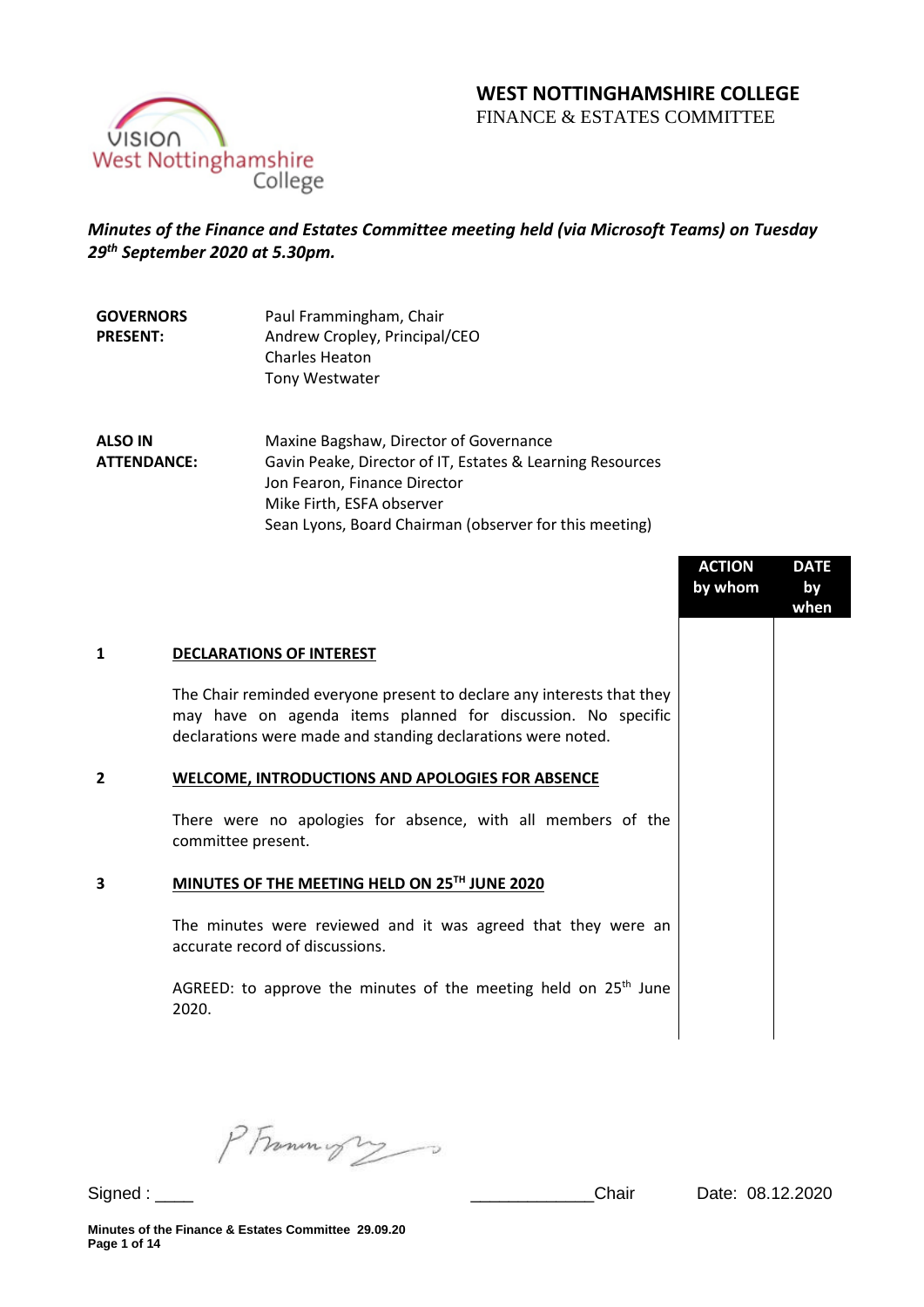#### **4 ACTION PROGRESS REPORT**

The committee were happy to note the content of the update provided.

#### **5 UPDATE ON 2019/20 YEAREND**

The finance director introduced this item and drew governors' attention to the management accounts provided up to July 2020. He indicated that there were a number of variations from this point in time, and these were summarised. Included were:

- £160k adjustment regarding payback for 16-18 growth funding: the college received £425k.
- The team are trying to ensure that all potential liabilities have been identified and are included.
- ESFA notified the college that, as at period 10, there would be some recovery of growth funding, estimated to be circa £440k. He explained that this was due to a technical way of reporting/recording and that what the college has done is deferred £288k, which is considered to be a pessimistic view.
- AEB clawback there is a risk in relation to funds received from London activity. This was estimated to be circa £120k at R14; however, it is not certain yet that it will be clawed back.
- There are also prior year adjustments, with £95k future recovery in January 2022, when the ESAF finalise reconciliations. He confirmed that funds have been put aside for this.
- He confirmed that a prudent view had been taken regarding closing the accounts.
- College was not able to pay out all DANCOP and Erasmus funds, therefore this income will be deferred and the college will carry out trips when it is possible again. He advised that it is now possible to complete online projects in Europe if trips cannot take place. The college is purchasing new IT equipment to support this. The college will be equipping a new area in the digital media department.
- In terms of costs, there are no further significant changes.
- The yearend changes will result in an EBITDA figure of £3.9 million, which is significantly above the £2.3 million planned.
- In terms of a matter which appears below the line, the pension fund actuaries have confirmed that pension accruals can be taken out of the bksb accounts as it is considered to be a college liability.
- FRS102 pension liability for the college has increased significantly in year and is +50%.

PFrammight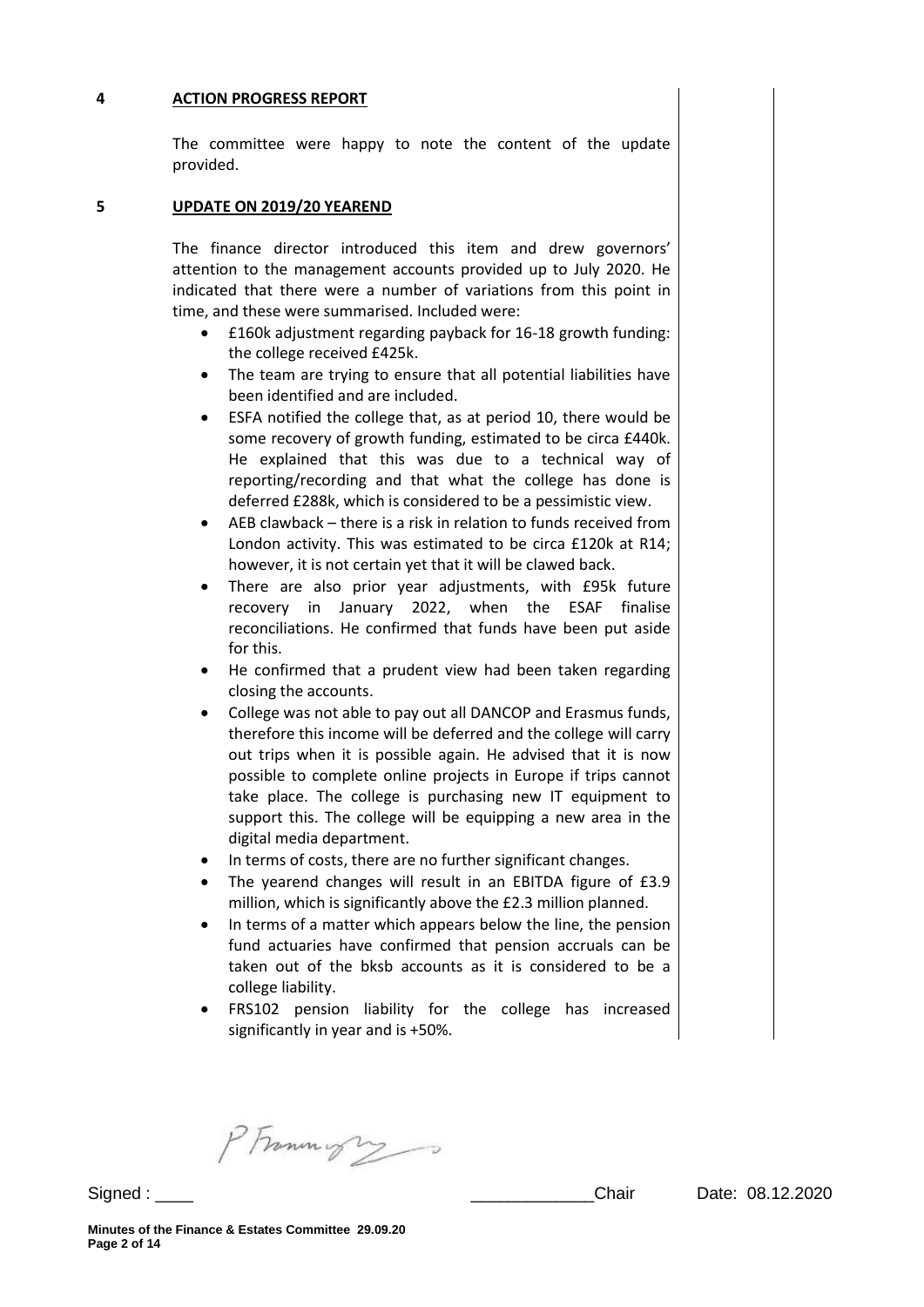The committee, in considering the information provided, all agreed that it had been a really good outturn for the year.

The finance director drew the committee's attention to a number of other matters that were currently being discussed with the ESFA; these are:

- In terms of AEB recovery, the ESFA are now refining their rules and there is a recovery risk; however, this has not yet been included within the accounts as it is not yet certain. On the worst case basis, this could be up to £450k. Latest guidance now indicates this is likely to be less than £200k; any liability will be identified in the final accounts and highlighted in the reconciliation to management accounts.
- In addition, there is a prior 17/18 year claim by the ESFA which could, in the worst case, amount to £664k. The college position is that it secured clearance for the change in funding and, therefore, is not liable.
- These two items together amount to £1 million, worst case scenario; however, it was acknowledged that this would still place the college at a better-than-forecast position. The finance director confirmed that these items were still under review by the ESFA and that an update would be provided to governors as soon as possible.

The committee asked when the college would have to recognise the liabilities. It was explained that this will be as soon as there is certainty, and then this would require immediate recognition. The finance director indicated that the sums in discussion were significantly more than the usual requests for clawback and, therefore, even if it is the case that the college is liable, there is a lack of clarity in terms of what would be repayable, and when. He indicated that the key issue is to resolve this by the end of October 2020 at the latest, so that there is certainty regarding the financial accounts. We are working with the ESFA to ensure liabilities can be included in the final accounts.

The finance director confirmed that accounts preparation is on track and that this is on the basis of forecast expectations. The committee made the observation that the college did a lot of work to prepare for COVID in this period, which will have paid dividends, and is now in a positive position because of this.

AGREED: to note the content of the update provided.

PFrommigry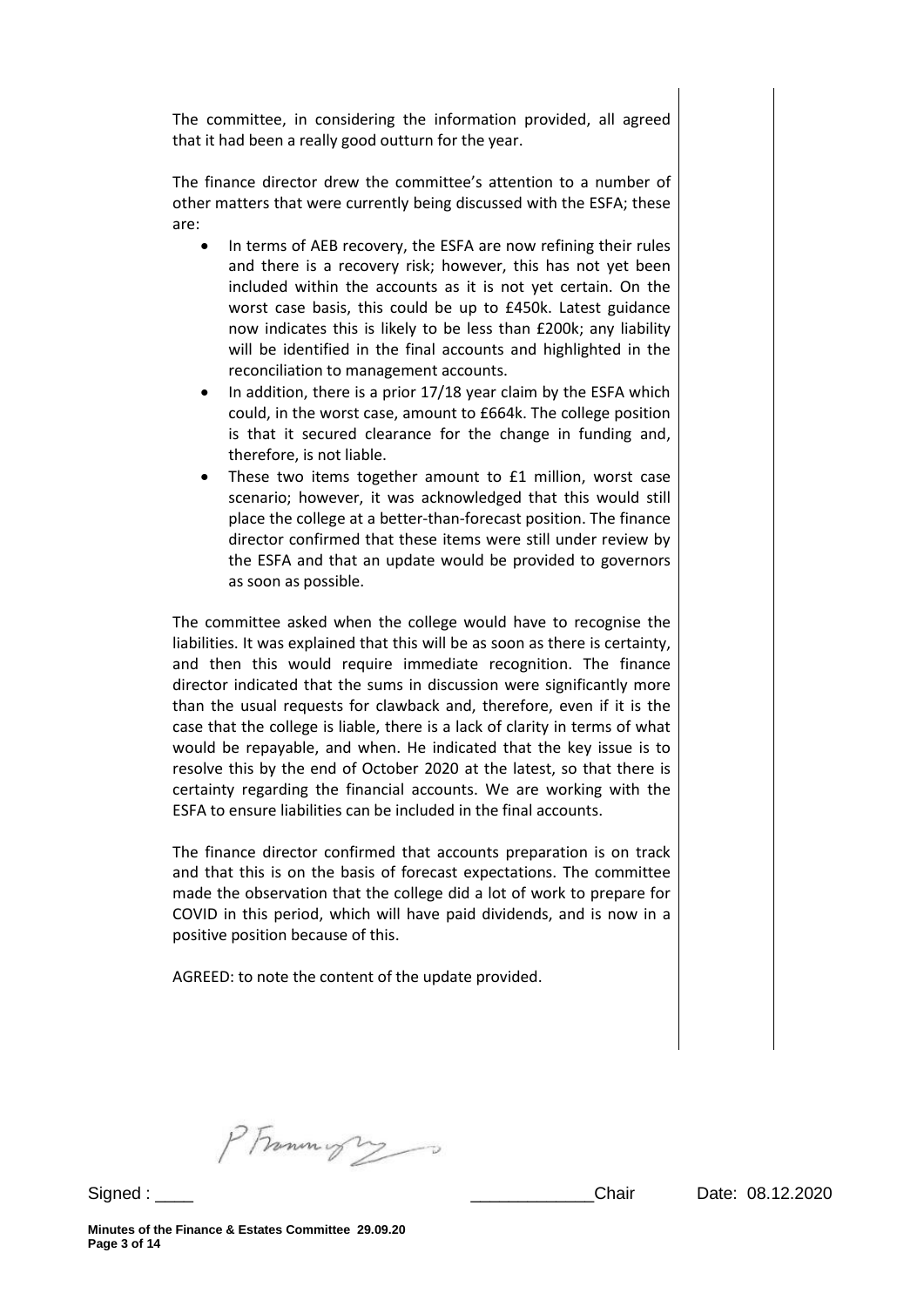#### **6 REVIEW OF GOING CONCERN**

The finance director introduced his written report and confirmed that the new external auditors appointed have taken a very proceduralistic approach in what is an unusual year for auditing. They have asked that this paper be formally presented, with board approval minuted regarding the content and the college's own assessment of going concern.

He drew the committee's attention to the data presented, which supports the proposal that the college can confirm that it remains a going concern. This data is in appendices 1 and 2.

In terms of 2020/21, the college is doing really well in terms of students numbers and is 15% above target. The college does expect some withdrawals; however, this is a very good starting point for the year. He confirmed that work was ongoing internally to maximise retention.

He confirmed that work was ongoing in terms of testing covenants and there is confidence in relation to this, particularly in terms of the current balance between debt and cash. The finance director advised that discussions had started with the ESFA to try and agree a two tier approach, i.e. use the high level of cash to pay down debt. This is initially considered at £4 million, with 60% to the ESFA and 40% to the bank. If the college were able to secure agreement in relation to this, it would remove any risk of covenant breach. Second element of debt repayment would then be to sell bksb; however, the timing of the sale would not need to be so imminent. He advised that the sale of bksb was very dependent upon the EBITDA trend and, as a consequence, the college may need longer to achieve the sale. The finance director advised that the critical point is to be able to show auditors that the college is working to operate within covenants, and to have a strategy in place in relation to this.

In general discussion, the committee acknowledged that the college will only have one opportunity to repay this debt, therefore the sale of bksb has to be at an appropriate price and not at any price. It was confirmed that bksb is generating cash, as is the college; therefore, the group remains a going concern. It was acknowledged that the legacy debt remains; however, the cash position shows that the college can meet all of its current liabilities.

The committee briefly discussed bksb and the finance director explained that, at the moment, there is evidence that the company has lost market share in the college sector. It has, however, taken a larger share of the private training provider market. That said, the private

PFrammight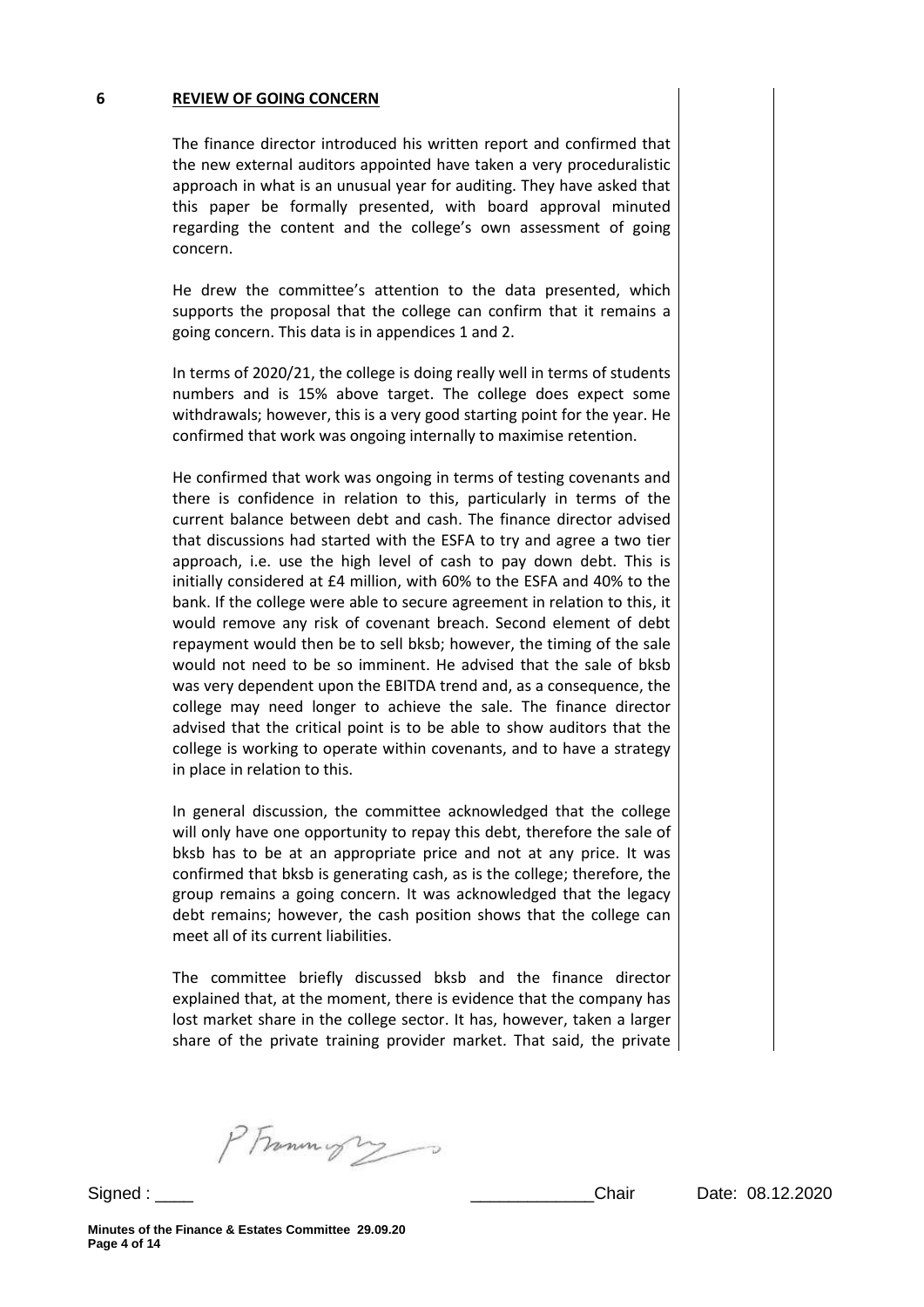training provider market is not as secure as the college sector, so there needs to be more work done on this.

A question and challenge from the committee was that the college needs to carefully consider whether the best strategy would be to release funds to the company so that they can invest in opportunities identified. The finance director expressed the view that there needs to be much greater clarity regarding spend and project time committed versus benefit before proposals could be presented in relation to this.

Taking the report as a whole and the data on the appendices, the committee were happy to refer the report for consideration by the Corporation Board, with the recommendation that the college can state that it continues to be a going concern as required by external auditors.

AGREED:

- a) To note the content of the update provided
- b) To refer the report for consideration by the Corporation Board with the recommendation that the college continues to be a going concern, as outlined by external auditors.

#### **7 2020/21 REVISED BUDGET**

The finance director introduced this item and confirmed that this was a really unusual time, with additional monies being made available to the sector. These were specifically noted as:

- £448k 16-18 intervention funds (these are to provide support for students who arrive with GCSE grades below a 4 and also those who arrive with a grade 4 but have been out of study for a significant period of time). He explained that this was not a margin-based activity and all will be spent on learners.
- Additional £300k provided for high value courses
- Additional £250k increase for AEB allocation. He advised that the college is able to go up to £340k additional but has taken a prudent view on this at this point in time.
- Not yet allocated but awaited is £100k for 19-year-olds.
- In addition, it is believed that there may be funding available for 16-18 growth. The college has not accounted for this at this stage but believes it may be able to meet the criteria in relation to this.
- £1.3 million grant for capital expenditure. Spend in relation to this is eligible at any point from  $28<sup>th</sup>$  June 2020 and therefore some of the work over the summer will be included, this is estimated to be at circa £250k. This means that there will be £1.05 million available to spend in 2020/21 and there may be

PFrammight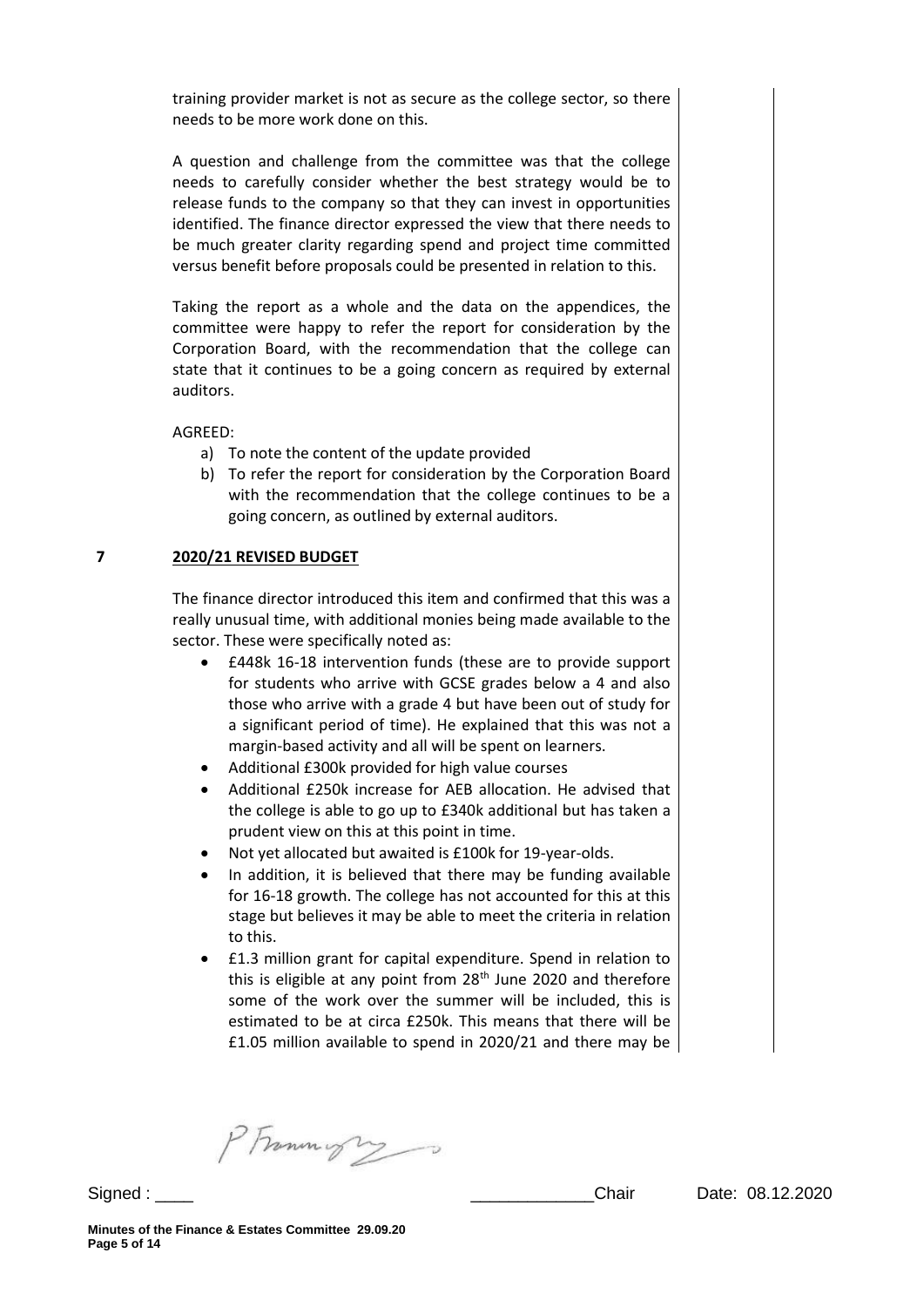more again from government initiatives. • There is also work-based learning funding; however, this may lead to displacement regarding AEB, therefore the college has not provided anything in relation to this yet. This is circa £340k. He explained that the increase in student numbers and funding available means that the college needs to spend more money on pay now, and so there needs to be an agreed revision to the budget. He acknowledged that it was unusual to revise a budget so early in the year, but explained that a failure to do so would place restrictions on pay spend that would not be in the best interests of the college. In terms of a report to the Board, it was agreed that the finance director would prepare an appendix report to be attached to the committee chair's summary. The committee all agreed that, on this item, the Board would need to have sufficiently detailed data to be able to discuss and properly consider the committee's recommendation. AGREED: a) To note the content of the update provided b) With the provision of an appendix report to be prepared by the finance director, to recommend that the Board approve the budget revisions as presented for 2020/21. FD Oct 2020 **8 SEPTEMBER PAY REPORT**  The finance director provided the pay expenditure summary for period 2 and confirmed that the college is currently £216k better than forecast. He noted that the savings in period 2 were only £40k, therefore this demonstrates the fact that the college is moving closer to the budget position. He indicated that the change in the revised budget will support the increased staffing required to respond to the extra learners. He expressed the view that, as the college moves forward, it will start to eat into the savings currently identified simply because of the higher than anticipated student numbers. The committee were advised that intervention funds are monies to be dispersed and will not be profit generating. AGREED: to note the content of the update provided. **9 LLOYDS BANK UPDATE**  The finance director confirmed that discussions with the bank continue and that the October position is looking good. The college now has to

PFrommigry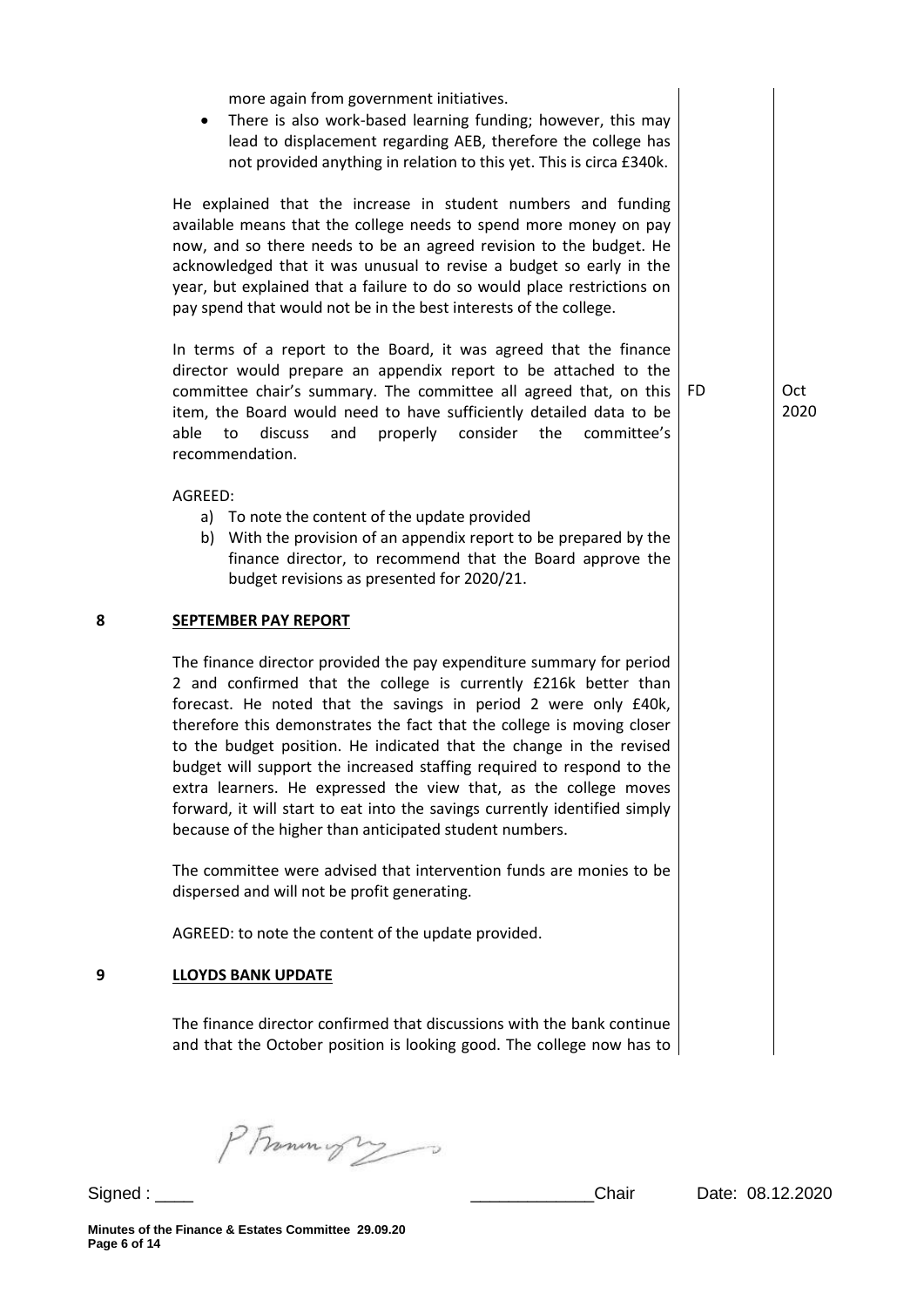|    | move forward on a timely basis so that there are no issues in January<br>2021. He confirmed that discussions are ongoing with the bank and the<br>ESFA regarding the options available in relation to this.                                                                                                                                                                                                                                                                  |           |             |
|----|------------------------------------------------------------------------------------------------------------------------------------------------------------------------------------------------------------------------------------------------------------------------------------------------------------------------------------------------------------------------------------------------------------------------------------------------------------------------------|-----------|-------------|
|    | AGREED: to note the content of the update provided.                                                                                                                                                                                                                                                                                                                                                                                                                          |           |             |
| 10 | <b>SUBCONTRACTING - VARIATIONS AND RATIONALE</b>                                                                                                                                                                                                                                                                                                                                                                                                                             |           |             |
|    | The finance director introduced his written report and particularly drew<br>attention to appendix 1, which is the Subcontractor Rationale and<br>Supply Chain Fees and Charges Policy. He explained that this seeks to<br>tighten up on the criteria for awarding subcontracts and, specifically,<br>the fact that the rationale has to be clear and published $-$ as set out in<br>section 2 of the report.                                                                 |           |             |
|    | In general discussion, the committee asked whether there was a need<br>to be more explicit regarding accountability and the consequences<br>should the college suffer any funding withdrawal. The finance director<br>confirmed that the college subscribes to an advice service with<br>Eversheds and that part of this is an annual review of subcontracting<br>contracts (which run to 50 pages and include extensive rights written in<br>favour of the college).        |           |             |
|    | In terms of a change in sector policy, the rationale is now intended to<br>focus on minimum use in the sector rather than broadening out into<br>other areas.                                                                                                                                                                                                                                                                                                                |           |             |
|    | The committee acknowledged that there were contract provisions<br>regarding accountability but felt that, as this is a published document<br>on the college website, there ought to be an accountability paragraph<br>included within the policy. The finance director confirmed that he<br>would add and then would circulate and, on this basis, the committee<br>were happy to put forward the recommendation (with the addition<br>requested) to the Board for approval. | <b>FD</b> | Oct<br>2020 |
|    | AGREED:<br>a) To note the content of the update provided, and<br>b) (with the additional paragraph requested) recommend that the<br>Board approve the updated Subcontractor Rationale and<br>Supply Chain Fees and Charges Policy 2020/21.                                                                                                                                                                                                                                   |           |             |
|    | The committee were then asked to consider proposals regarding<br>contract variations, and key matters noted were:                                                                                                                                                                                                                                                                                                                                                            |           |             |

 Removal of the allocation to Linden Management. It was agreed that discussions regarding this item would be recorded on a confidential basis.

PFrommigry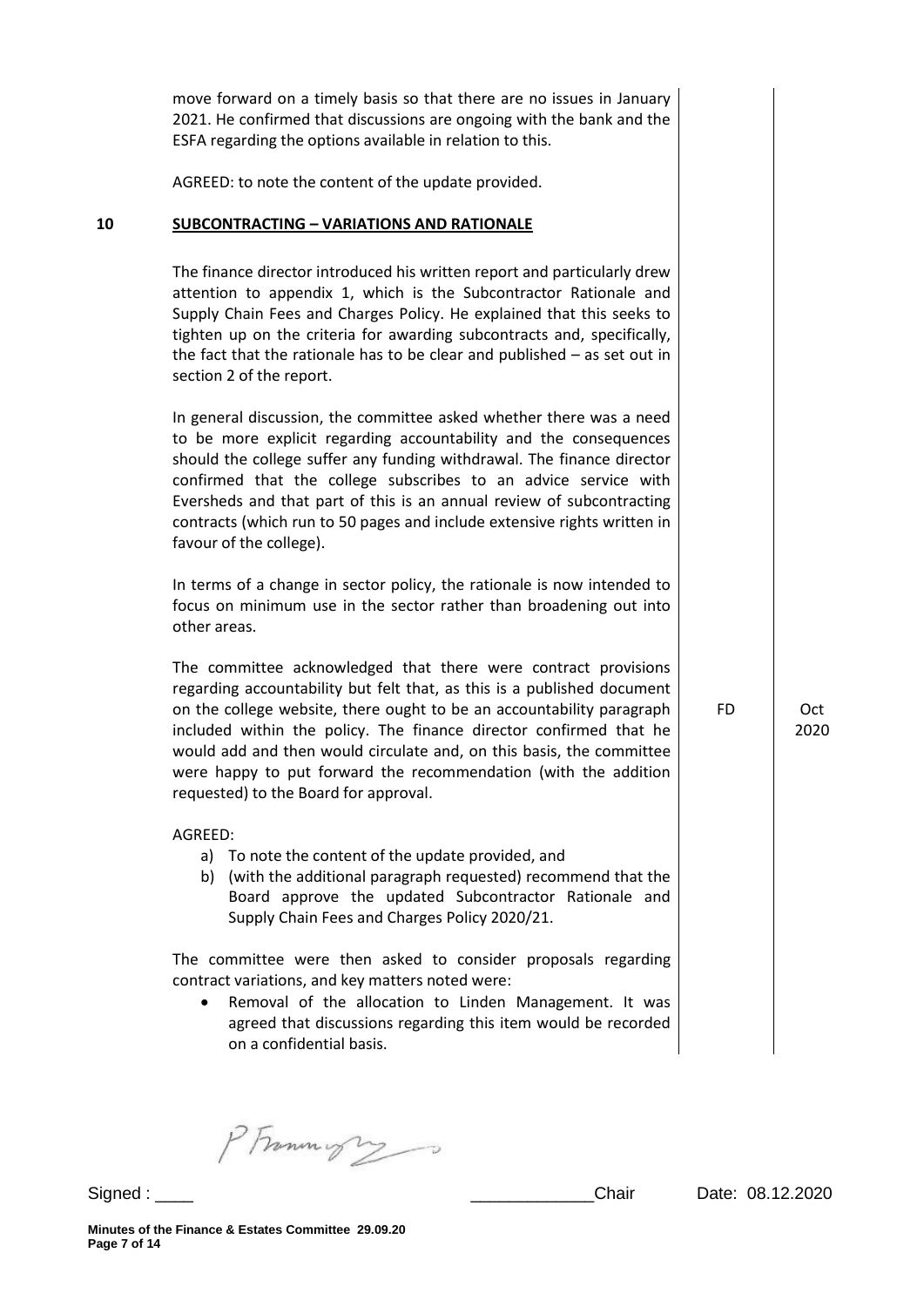The finance director indicated that there were also some additional changes proposed to maximise opportunities in relation to sector workbased academy funding. As a strategy, he confirmed that the college would want to support and provide increases, which would mean contract variations to:

- One2One with an increase of £20k
- Qualitrain with an increase of £175k
- Trackwork with them being restored to prior year contract allocation of £350k.

The finance director confirmed that the overall position is a reduction in subcontracting levels and provided assurance that there was clear strategic alignment with the proposals presented.

AGREED:

- a) To note the content of the update provided
- b) Recommend that the Board approve the subcontract variations as presented.

(Sean Lyons left the meeting at 6.25pm)

#### **11 PAY AND BENEFITS REVIEW – PRINCIPLES**

Suzanna Smith joined the meeting and it was agreed that discussions on this would be recorded on a confidential basis.

#### **12 RISK REPORT**

The finance director introduced this item and confirmed that the risks are reflected in the accounts and the budgets, and that what is presented is just a rework of the wording.

He advised that one of the significant areas of risk relates to the college's provision of electrical apprenticeships. He advised that there have been some historic issues which have impacted on a failure in data. He advised that it has been, and continues to be, virtually impossible to ensure secure staffing in this area, which leads to a poor learner experience. As a consequence, the college has been looking at possible solutions, and it is proposed that the college transfers its apprenticeship delivery in this particular area to another provider who is a sector leader: JTL.

He advised that arrangements with JTL would be on a collaborative basis and the confirmed position is that there is no competition in the area of plumbing, which both the college and JTL offer. He confirmed

PFrommys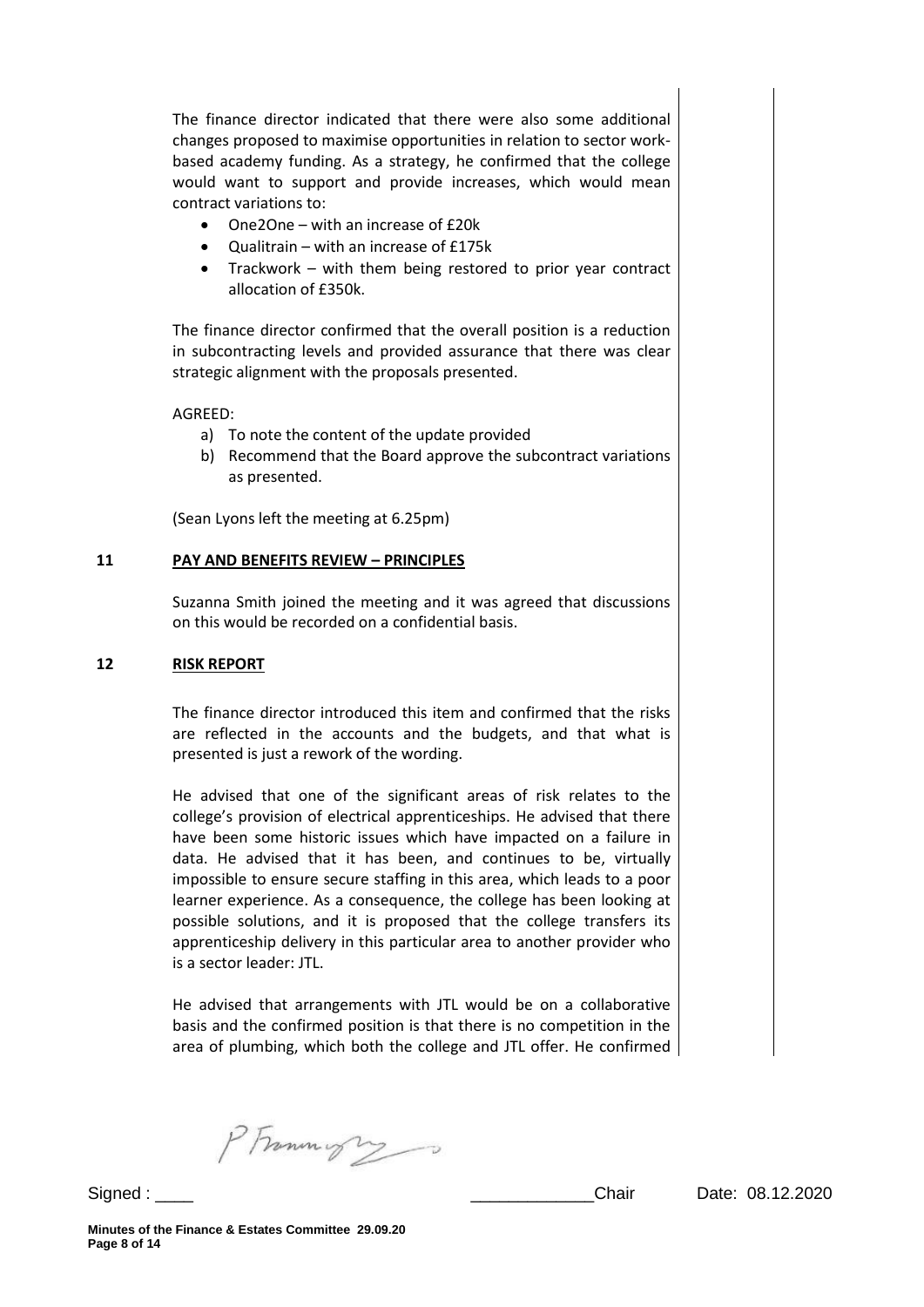that JTL have the resources in place to give a really good experience to learners and that the college has to acknowledge that this is in the learners' best interests. He indicated that the college is very good at the teaching and learning aspects but not the assessments that need to take place in the workplace. He described the geographical spread of work placement activity and indicated that the college simply does not have the expertise and resources to support this properly.

He confirmed that the transfer to JTL will mean a small financial detriment; however, he expressed the view that it is required for quality reasons and that not to transfer would place the college at risk in terms of the next Ofsted inspection. All agreed that there was a need to avoid a grade 4, as this would mean risk for all apprenticeship provision and could lead to a grade 4 across the college.

One member of the committee asked what the impact would be on any other building provision. The finance director confirmed that the two organisations are seeking not to be competitors, and that this is something that will be clear in the heads of terms and will include specific cross-referral. He confirmed that JTL have a tried and tested model which is successful, and that they are unusual as they are a 'not for profit' business. The intention is to use college for day release and then they will focus on the employer side of activity.

The committee considered the proposals and all agreed that the rationale for the transfer was clear and put the learners first and, on this basis, they were happy to recommend the transfer to the Board.

AGREED: to recommend that the college withdraws from electrical apprenticeship delivery, transferring learners to JTL and acting as a subcontractor to JTL for classroom-based delivery, ensuring that local delivery is still in place for employers and learners.

## **13 PROCUREMENT REPORT**

The finance director introduced this item and confirmed that this information will now be provided on an annual basis; he confirmed that it was also discussed at Audit Committee. Key matters noted were:

- Over 50% of spend is outside normal purchasing processes, e.g. exams.
- The college uses frameworks where possible, but it does look to support local providers if they can provide more competitive prices.
- Appendix 1 identifies the larger suppliers or those occasions where procurement has operated outside the norm. In relation to the latter, he explained that the majority were because of

PFrommigry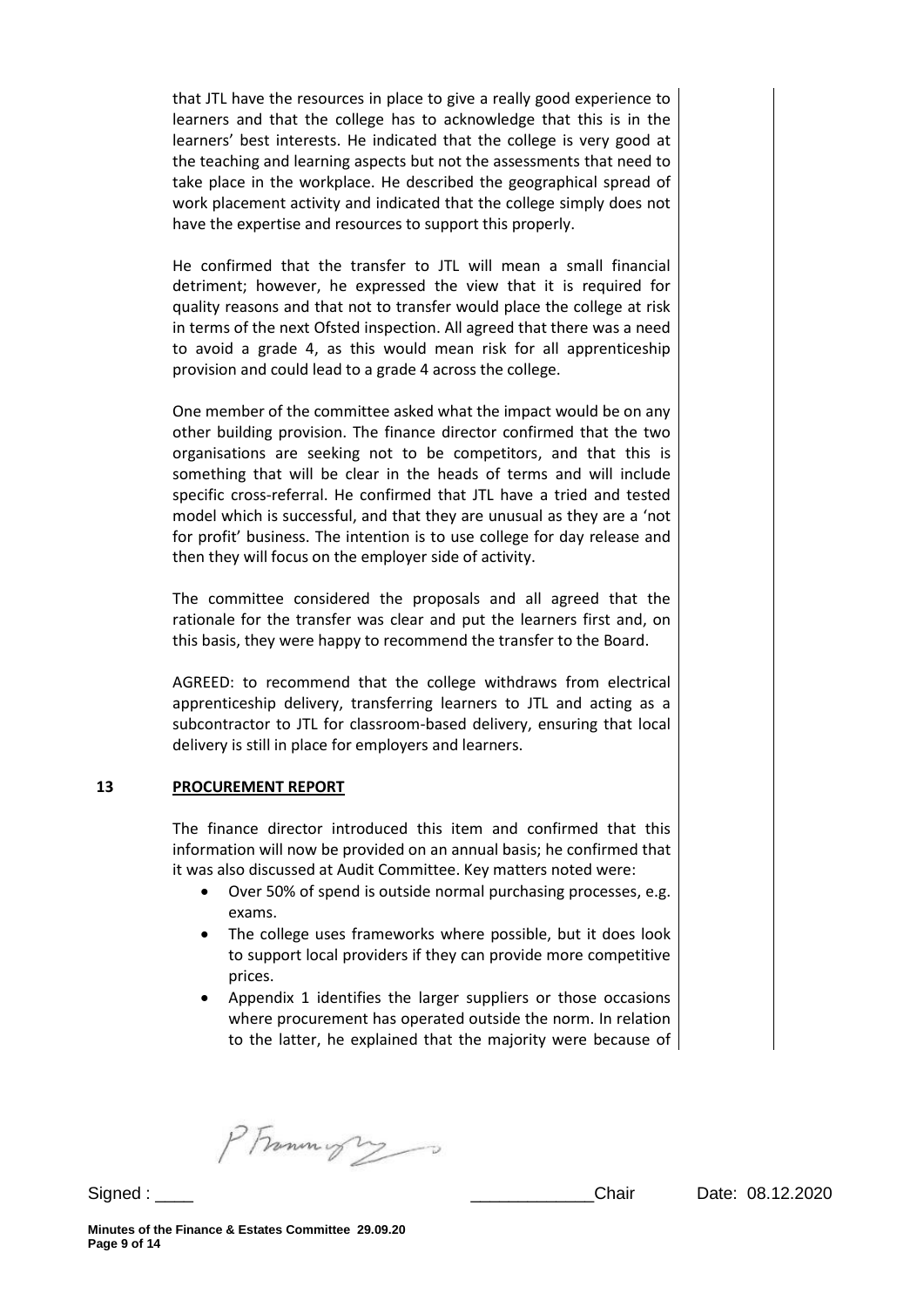COVID. He explained that it was difficult to market test from April 2020 onwards, given the COVID situation. He confirmed the intention to review any contracts allocated outside the norm, it being acknowledged that it is important to understand the why and the operational reasons for this.

A question and challenge from the committee was in terms of who signs off the single tenders as part of the process. The finance director confirmed that the team has now created a really easy-to-use form, which will sit on the eBIS system. Any contract awarded over £1,000 would need a review and anything over £2.5k includes a system stop until it is considered. He provided assurance that the college has enhanced its internal controls.

AGREED: to note the content of the update provided.

## **14 EXCEPTIONS REPORT**

The finance director confirmed that these had been included within discussions earlier in the meeting and include:

- Potential prior year 17/18 clawback of £664k by the ESFA
- Linden Management investigation.

## **15 ESTATES UPDATE**

The director of IT, estates and learning resources introduced this item and a number of matters were discussed.

- Chesterfield Road he explained that the building is now operational.
- The high number of 16-18 year olds enrolled is causing some challenges. Whilst Derby Road is coping, there are some issues at Station Park.
- In relation to Thoresby Street, the college did receive an offer for purchase but now needs the space. He confirmed that retaining Thoresby Street was not part of the longer term strategy; however, space is required in the short term, particularly for level 1 construction learners. There is an amount of work to do over the next two weeks and then students will be able to start to utilise the site. The proposal is to sign a contract to sell in two years, or sooner if the space is not required.
- Condition surveys he indicated that the capital funds received are limited to condition status. The last condition survey was completed in 2019 and all essential works were done immediately; however, there is a remaining list of works to be

PFrommigry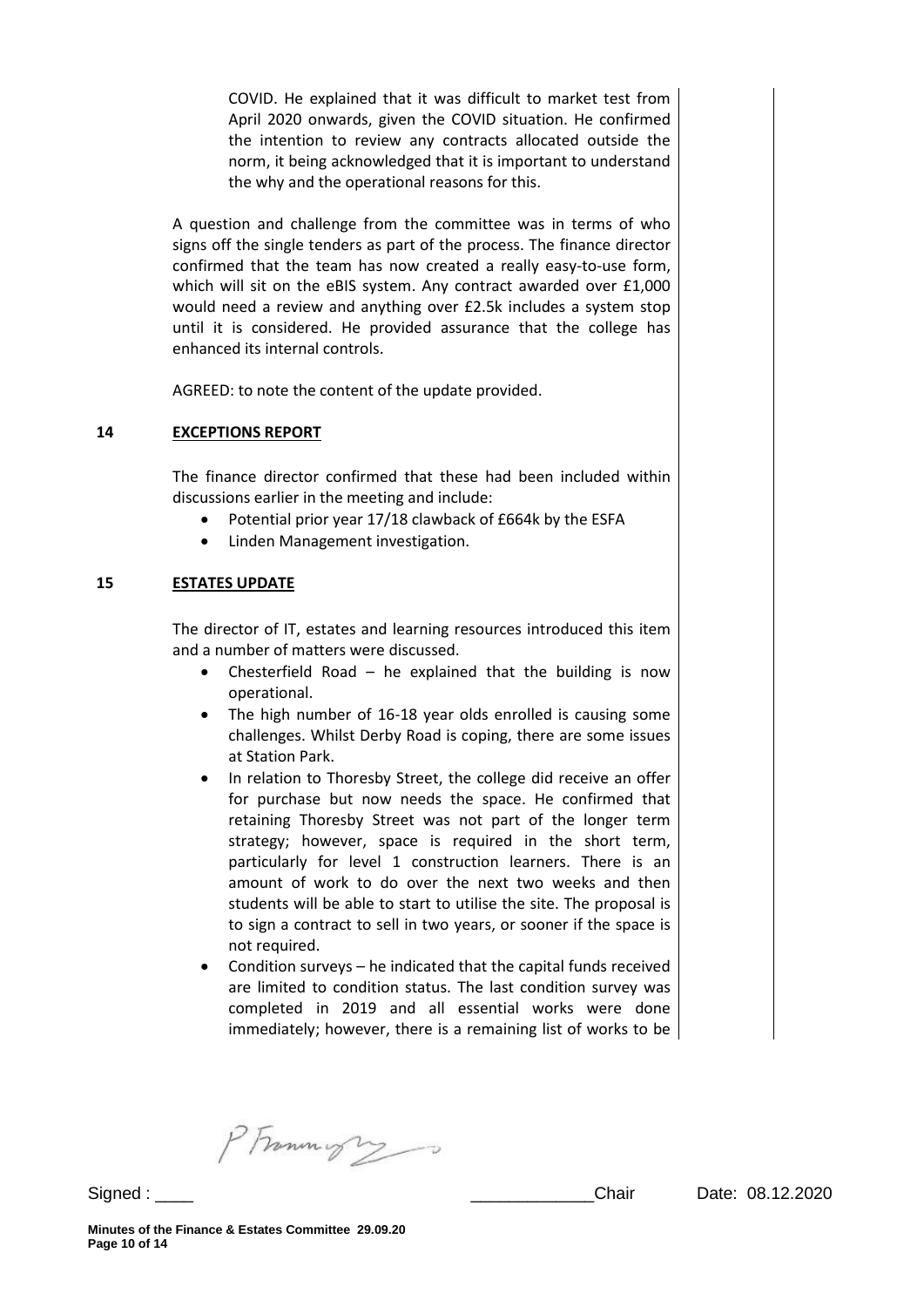done. He confirmed that detailed quotes have not yet been received for the works anticipated, therefore the college is currently formulating plans based upon estimates. These will include:

- 1) Some 'finishing off' aspects for Chesterfield Road, including modern ceilings and new lighting, flooring and carpeting. He indicated that there was a need to make it feel like a modern vibrant building so as to attract A-level students to the centre.
- 2) Wi-Fi structure update this is part of the college's COVID response and the intention is to provide something fit for the future for many years, i.e. 6-8 years' capability.
- 3) Broader and more ambitious laptop scheme.

When discussing the Wi-Fi structure update proposed, a challenge from one member of the committee was to be very clear regarding Wi-Fi security.

In relation to Thoresby Street, it was explained that there was been a delay to the sale in any event, as it was conditional upon the purchaser obtaining planning consent, which they have now secured. Following discussions, July 2022 is the backstop date for them and it is envisaged that they will remain committed for this period. When reviewing the report, it was noted that reference has been made to asbestos at Thoresby Street, and the committee asked whether it was safer to encapsulate rather than remove. The committee were advised that removal will only take place if it is connected to walls that are to be changed. The committee, in discussing the proposals, all agreed that they were sensible and in line with the college's strategy.

AGREED: to note the content of the update provided.

## **16 DATA PROTECTION UPDATE**

The director of IT, estates and learning resources introduced this item. He reminded the committee that the college uses an external data protection company, which provides two days on site per month and is then available to answer emails, calls etc. as required. What is presented today is their annual report, and key aspects brought to the committee's attention were:

- The college has slightly fallen back in terms of its paperwork this year, given other operational challenges; however, it intends to catch up in the coming months.
- Risk reviews are completed annually and are to be done by December 2020.
- Risk highlighted regarding data outside the EU.

PFrammight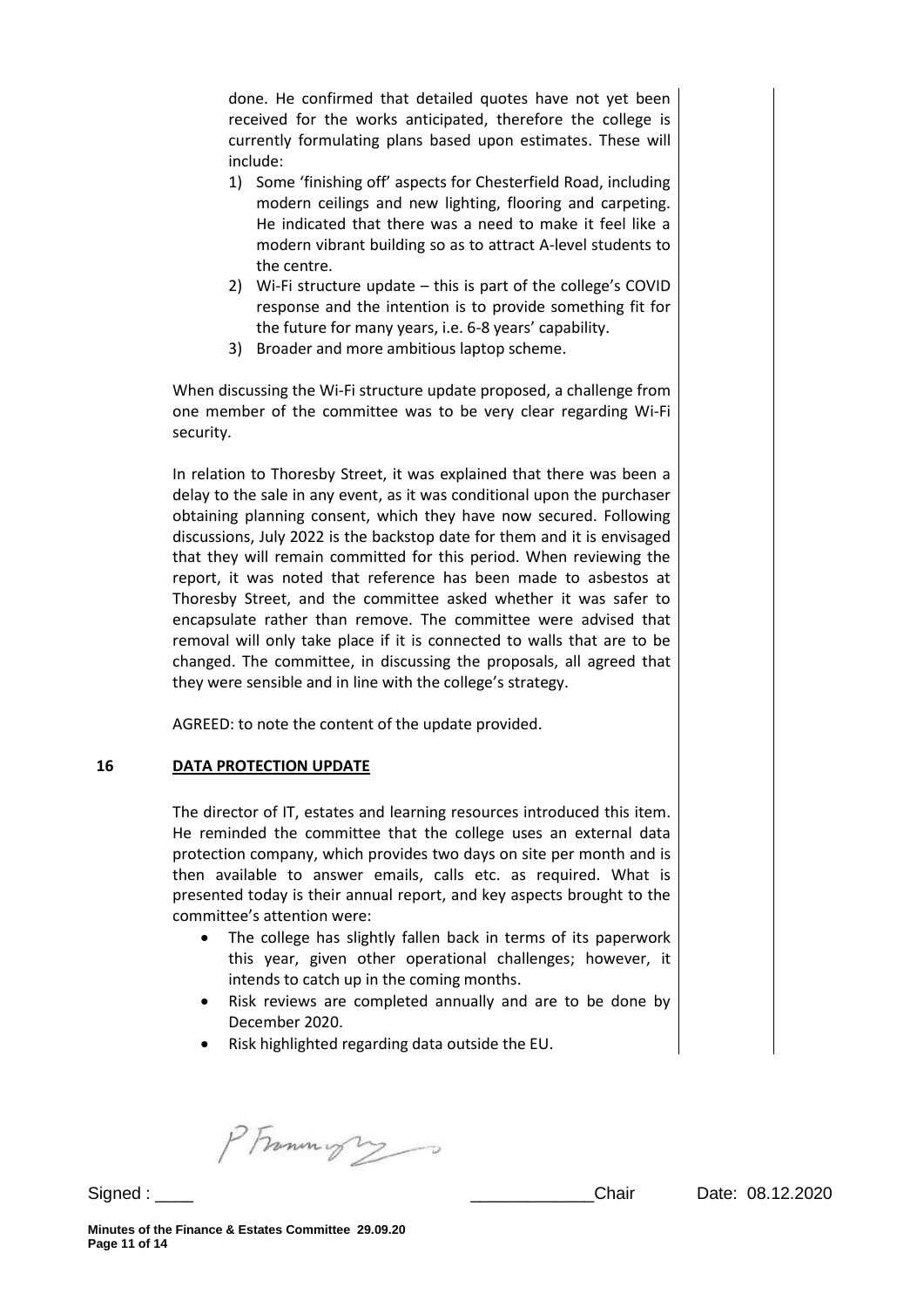| than usual.<br>Special category data is as safe as it can possibly be.<br>٠<br>Training and awareness - current position is 92.3% rather than<br>$\bullet$<br>100%, and the college will take steps to continually strive to get<br>to 100%, although it was acknowledged that this is a rolling<br>statistic.<br>Confidential waste - this has been dealt with externally now for<br>$\bullet$<br>18 months and will be extended to all sites.<br>Data access requests - college has received some regarding<br>٠<br>assessed grades for GCSEs and A levels.<br>Ten data breaches in the year, of which nine were completely<br>$\bullet$<br>trivial and self-reported. There were no breaches that were<br>determined to be reportable to the ICO.<br>The director of IT, estates and learning resources confirmed that,<br>generally, the college feels it is making reasonable progress. Systems in<br>place are good and the paperwork just needs to catch up in the next<br>few months.<br>A question from one member of the committee was whether there is<br>robust password protection in place. It was confirmed that this would<br>be discussed in more detail on the next agenda item. It was confirmed<br>that DPIA is part of the change control process.<br>The committee discussed the use of SharePoint and questioned<br>whether there were any 'people weaknesses', particularly relating to<br>training and security. The director of IT, estates, and learning resources<br>Dir IT MIS<br>Oct<br>confirmed that there is mandatory training in place that covers these<br>& Estates<br>2020<br>aspects. An observation made by committee members was that<br>governor compliance with GDPR could be more formal, and it was<br>agreed that this would be reviewed as part of the induction<br>Dir IT MIS<br>Oct<br>arrangements.<br>& Estates<br>2020<br>The committee all agreed that it was important for the college to follow<br>up on any use of Dropbox, as this does not have any virus protection.<br>AGREED: to note the content of the update provided.<br>IT UPDATE AND INFORMATION RISKS<br>The director of IT, estates and learning resources introduced his<br>detailed written report and confirmed that this is a post-lockdown view<br>of IT and a direction of travel for the future. He indicated that the<br>college, from an IT perspective, is very successful and that, in 2020/21,<br>students will in the main be working on a 50% on site and 50% remote |    | The college's annual data purge will take place slightly later |  |
|---------------------------------------------------------------------------------------------------------------------------------------------------------------------------------------------------------------------------------------------------------------------------------------------------------------------------------------------------------------------------------------------------------------------------------------------------------------------------------------------------------------------------------------------------------------------------------------------------------------------------------------------------------------------------------------------------------------------------------------------------------------------------------------------------------------------------------------------------------------------------------------------------------------------------------------------------------------------------------------------------------------------------------------------------------------------------------------------------------------------------------------------------------------------------------------------------------------------------------------------------------------------------------------------------------------------------------------------------------------------------------------------------------------------------------------------------------------------------------------------------------------------------------------------------------------------------------------------------------------------------------------------------------------------------------------------------------------------------------------------------------------------------------------------------------------------------------------------------------------------------------------------------------------------------------------------------------------------------------------------------------------------------------------------------------------------------------------------------------------------------------------------------------------------------------------------------------------------------------------------------------------------------------------------------------------------------------------------------------------------------------------------------------------------------------------------------------------------------------------------------------|----|----------------------------------------------------------------|--|
|                                                                                                                                                                                                                                                                                                                                                                                                                                                                                                                                                                                                                                                                                                                                                                                                                                                                                                                                                                                                                                                                                                                                                                                                                                                                                                                                                                                                                                                                                                                                                                                                                                                                                                                                                                                                                                                                                                                                                                                                                                                                                                                                                                                                                                                                                                                                                                                                                                                                                                         |    |                                                                |  |
|                                                                                                                                                                                                                                                                                                                                                                                                                                                                                                                                                                                                                                                                                                                                                                                                                                                                                                                                                                                                                                                                                                                                                                                                                                                                                                                                                                                                                                                                                                                                                                                                                                                                                                                                                                                                                                                                                                                                                                                                                                                                                                                                                                                                                                                                                                                                                                                                                                                                                                         |    |                                                                |  |
|                                                                                                                                                                                                                                                                                                                                                                                                                                                                                                                                                                                                                                                                                                                                                                                                                                                                                                                                                                                                                                                                                                                                                                                                                                                                                                                                                                                                                                                                                                                                                                                                                                                                                                                                                                                                                                                                                                                                                                                                                                                                                                                                                                                                                                                                                                                                                                                                                                                                                                         |    |                                                                |  |
|                                                                                                                                                                                                                                                                                                                                                                                                                                                                                                                                                                                                                                                                                                                                                                                                                                                                                                                                                                                                                                                                                                                                                                                                                                                                                                                                                                                                                                                                                                                                                                                                                                                                                                                                                                                                                                                                                                                                                                                                                                                                                                                                                                                                                                                                                                                                                                                                                                                                                                         |    |                                                                |  |
|                                                                                                                                                                                                                                                                                                                                                                                                                                                                                                                                                                                                                                                                                                                                                                                                                                                                                                                                                                                                                                                                                                                                                                                                                                                                                                                                                                                                                                                                                                                                                                                                                                                                                                                                                                                                                                                                                                                                                                                                                                                                                                                                                                                                                                                                                                                                                                                                                                                                                                         |    |                                                                |  |
|                                                                                                                                                                                                                                                                                                                                                                                                                                                                                                                                                                                                                                                                                                                                                                                                                                                                                                                                                                                                                                                                                                                                                                                                                                                                                                                                                                                                                                                                                                                                                                                                                                                                                                                                                                                                                                                                                                                                                                                                                                                                                                                                                                                                                                                                                                                                                                                                                                                                                                         |    |                                                                |  |
|                                                                                                                                                                                                                                                                                                                                                                                                                                                                                                                                                                                                                                                                                                                                                                                                                                                                                                                                                                                                                                                                                                                                                                                                                                                                                                                                                                                                                                                                                                                                                                                                                                                                                                                                                                                                                                                                                                                                                                                                                                                                                                                                                                                                                                                                                                                                                                                                                                                                                                         | 17 |                                                                |  |
|                                                                                                                                                                                                                                                                                                                                                                                                                                                                                                                                                                                                                                                                                                                                                                                                                                                                                                                                                                                                                                                                                                                                                                                                                                                                                                                                                                                                                                                                                                                                                                                                                                                                                                                                                                                                                                                                                                                                                                                                                                                                                                                                                                                                                                                                                                                                                                                                                                                                                                         |    |                                                                |  |

PFrammigra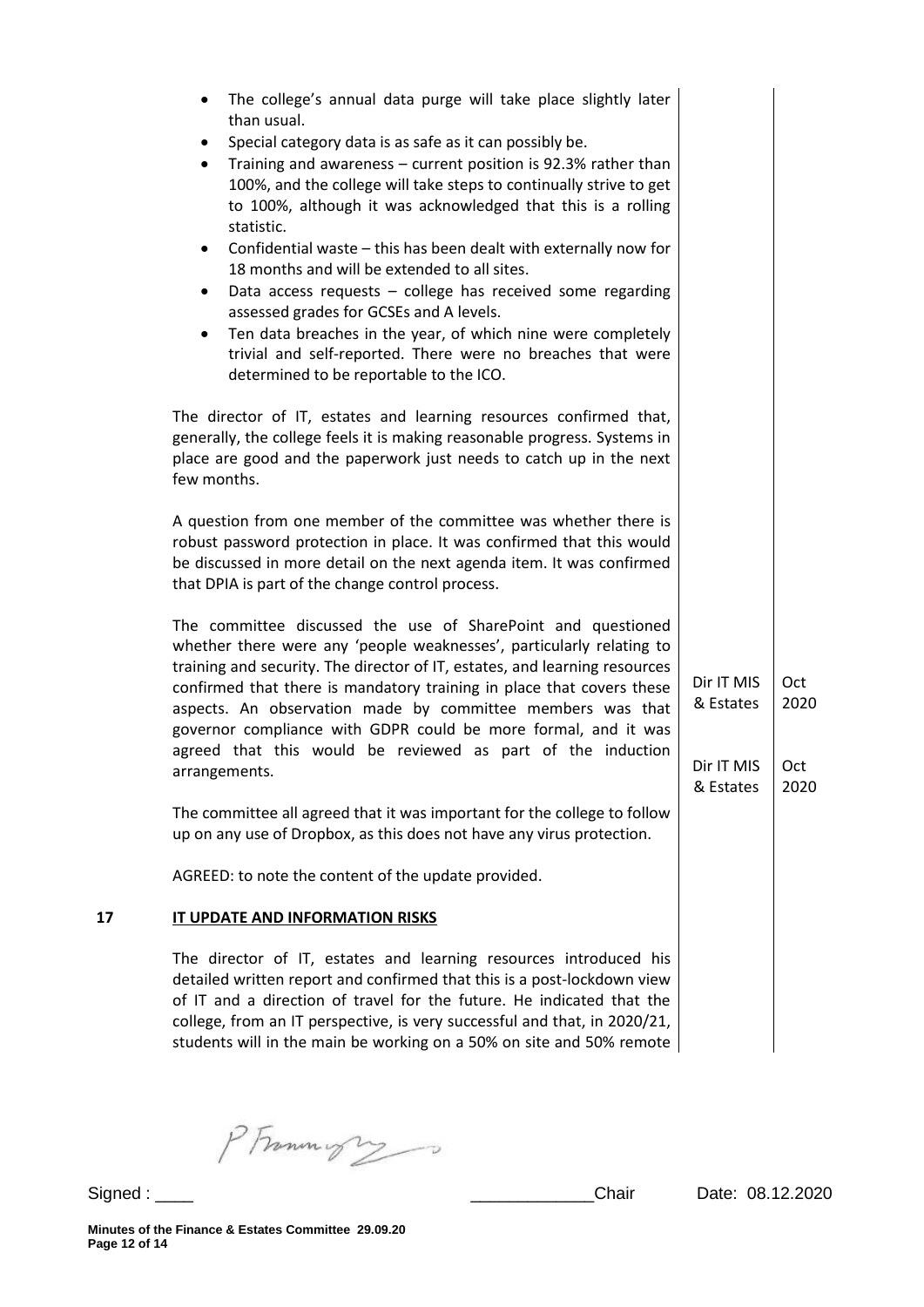timetable. He confirmed that the college has been able to double its IT services to support students, and this includes:

- Entirely digital enrolment this was highly successful and it is not the intention to revert back to other mechanisms; instead, this will be rolled forward into future years.
- Classroom adaptations the college can now stream lessons live. There was a lot of testing undertaken in relation to this to ensure that what is in place offers what both students and staff want.

He expressed the view that it was still a little early yet to change the IT and ICT strategy, and that the college is still digesting what is in place and fully considering the lessons learned.

He confirmed that staff are now looking at how the college can really get to a place of digital learning and online safety. The proposal is to put a laptop in front of every learner – this is a direction of travel and, to be achieved, would mean loaning laptops to students. That said, it is not believed that now is the right time to roll out, but it is an aspiration for the future. This would mean gradually phasing out the IT suites on site. He confirmed that, to support this, there would need to be really robust Wi-Fi throughout the college. This would be to a new standard and not just an incremental increase. He confirmed that there have been some real opportunities that have arisen in terms of changes to teaching and learning.

The committee were then asked to note the update provided in relation to information risks; key matters noted were:

- New risks highlighted by JISC. This is to both college and universities, as they are specifically targeted.
- Home working creates risks.
- The college feels it is in a good place but there is always more that can be done.
- Good backup is a mitigation to ransomware, and it was explained that there are different levels of backup. Critical data is kept off site and kept on tapes; however, it would take a long time to reinsert onto the system: this would be weeks and not days.
- Recommendations by JISC are all being considered.
- Weak spots tend to be humans and/or weak passwords.

The committee asked how often backups are tested. It was explained that critical data is tested once a month and fast backup is tested weekly.

PFrammight